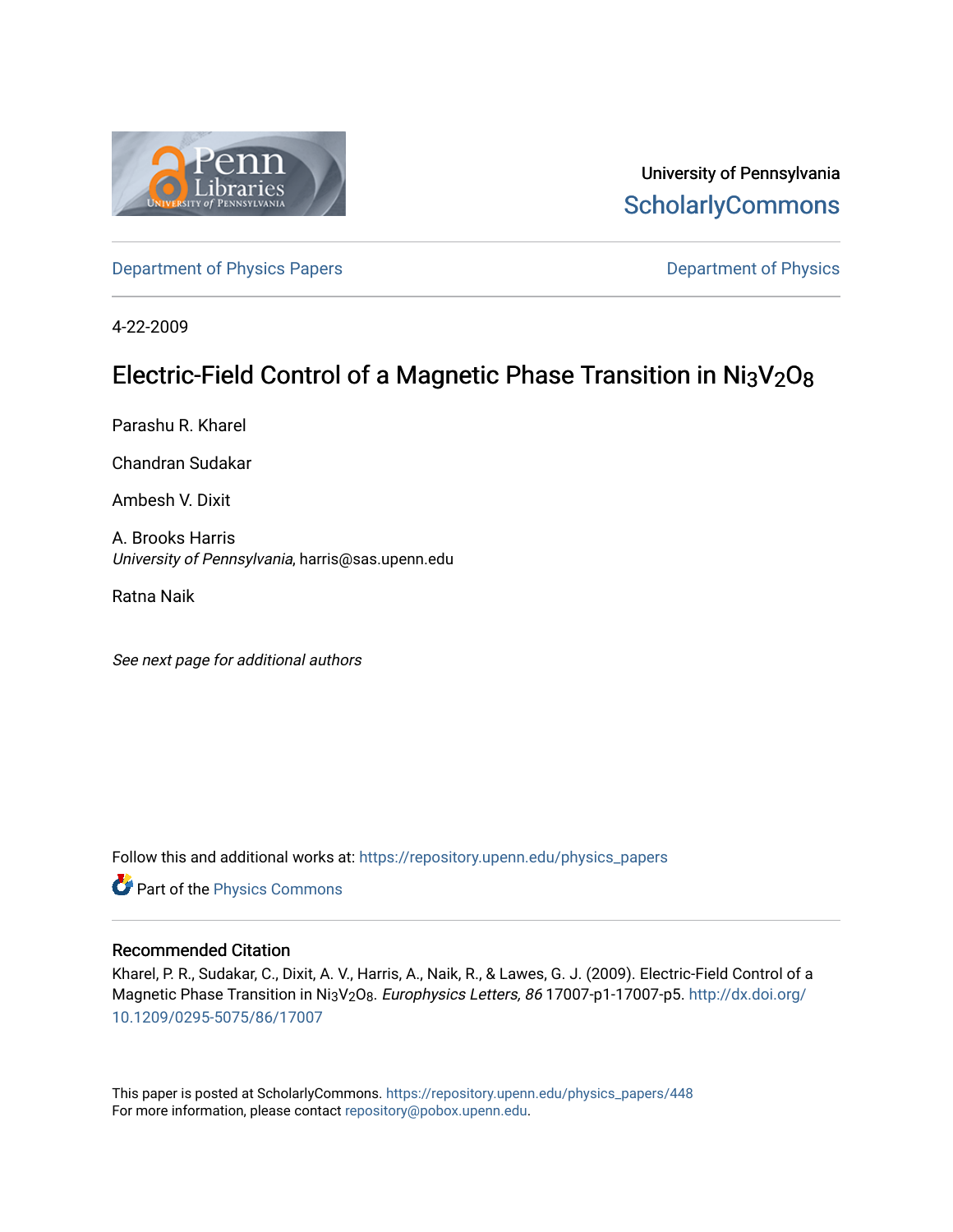## Electric-Field Control of a Magnetic Phase Transition in Ni3V2O8

## Abstract

We report on the electric-field tuning of a magnetic phase transition temperature ( $\tau_L$ ) in multiferroic  $N_{13}V_2O_8$  thin films. The simultaneous magnetic and ferroelectric transition in  $N_{13}V_2O_8$  exhibits a clear dielectric anomaly; we monitored  $T_L$  under applied electric and magnetic fields using dielectric measurements. The transition temperature increases by 0.2 K±0.05 K when the sample is biased approximately 25 MV/m compared to zero bias. This electric-field control of the magnetic transition can be qualitatively understood using a mean-field model incorporating a tri-linear coupling between the magnetic order parameters and spontaneous polarization. The shape of the electric field-temperature phase boundary is consistent with the proper order parameter for the multiferroic phase in Ni3V2O8 being a linear combination of the magnetic and ferroelectric correlation functions.

## **Disciplines**

Physics

## Author(s)

Parashu R. Kharel, Chandran Sudakar, Ambesh V. Dixit, A. Brooks Harris, Ratna Naik, and Gavin J. Lawes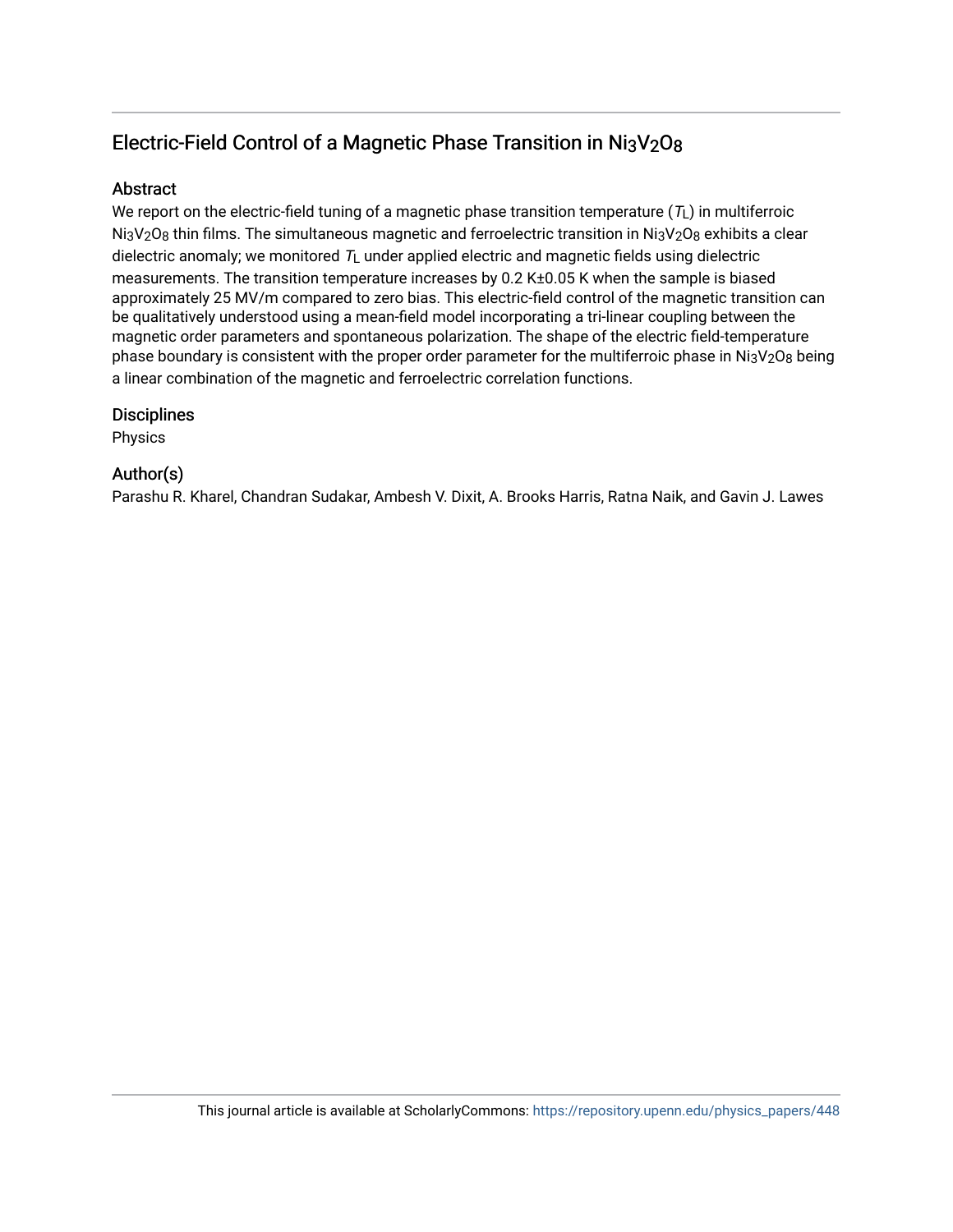#### Electric field control of magnetic phase transitions in  $Ni<sub>3</sub>V<sub>2</sub>O<sub>8</sub>$

P. Kharel<sup>1</sup>, C. Sudakar<sup>1</sup>, A.B. Harris<sup>2</sup>, R. Naik<sup>1</sup>, G. Lawes<sup>1</sup>

<sup>1</sup>Department of Physics and Astronomy, Wayne State University, Detroit, MI 48201 <sup>2</sup>Department of Physics, University of Pennsylvania, Philadelphia, PA 19104

#### *Abstract*

We report on the electric field control of magnetic phase transition temperatures in multiferroic  $Ni<sub>3</sub>V<sub>2</sub>O<sub>8</sub>$  thin films. Using magnetization measurements, we find that the phase transition temperature to the canted antiferromagnetic state is suppressed by 0.2 K in an electric field of 30 MV/m, as compared to the unbiased sample. Dielectric measurements show that the transition temperature into the magnetic state associated with ferroelectric order increases by 0.2 K when the sample is biased at 25 MV/m. This electric field control of the magnetic transitions can be qualitatively understood using a mean field model incorporating a tri-linear coupling between the magnetic order parameters and spontaneous polarization.

PACS: 75.30.Kz, 75.75.Ak, 77.80.Bh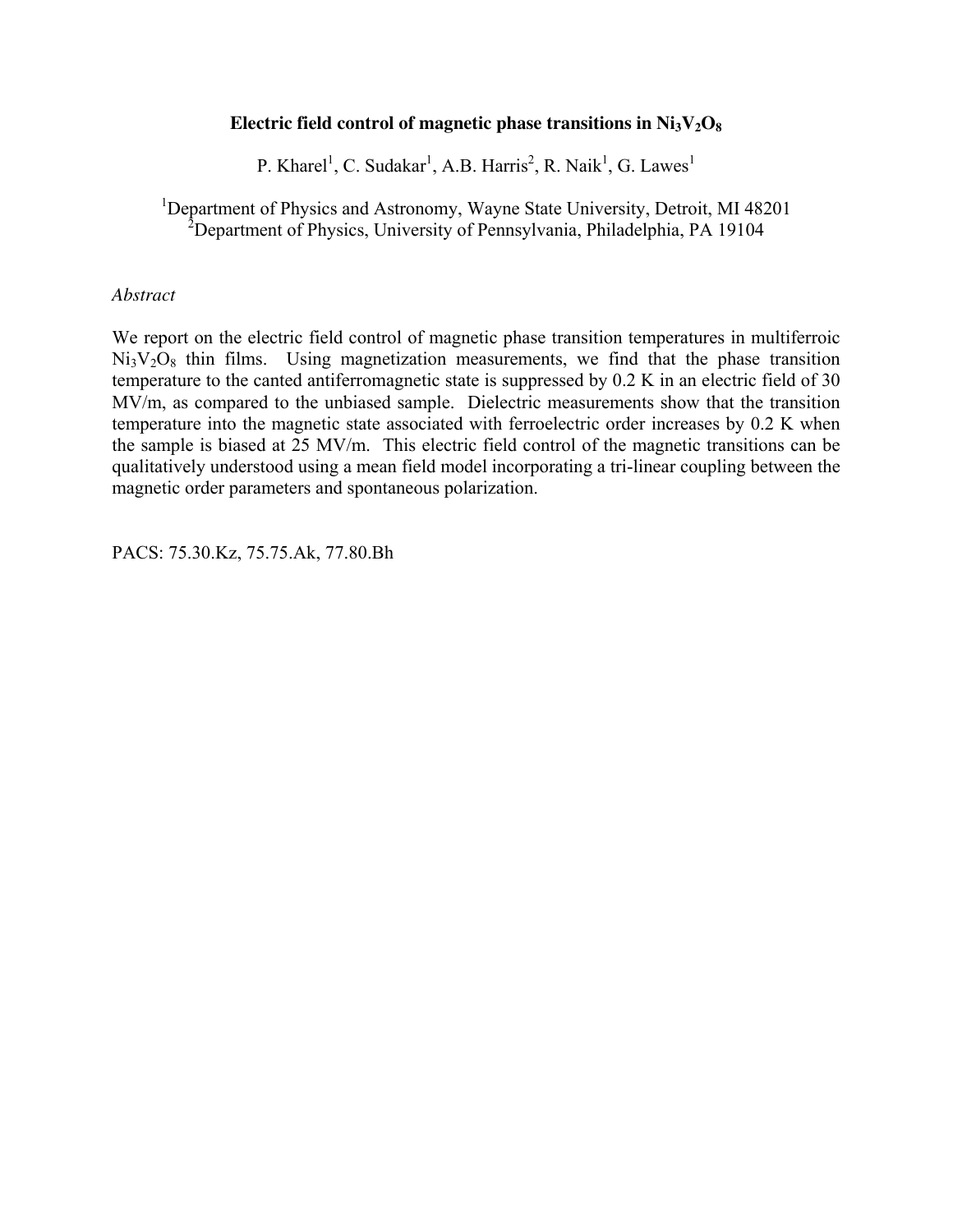Ferroelectric order and magnetic order are typically promoted by mutually exclusive materials properties. However, in certain special classes of materials long range magnetic and ferroelectric order can develop concomitantly, with substantial coupling between the two [1]. It has been established that in a number of these magnetoelectric multiferroics the ferroelectric polarization can be controlled by an external magnetic field. An external magnetic field produces an orthogonal rotation of polarization in TbMnO<sub>3</sub> [2, 3], a polarization reversal in TbMn<sub>2</sub>O<sub>5</sub> [4] and a complete suppression of polarization in  $Ni<sub>3</sub>V<sub>2</sub>O<sub>8</sub>$  [5, 6]. Several models have been proposed for systems that develop magnetic and ferroelectric order simultaneously at a single phase transition, including Landau symmetry analysis for  $Ni<sub>3</sub>V<sub>2</sub>O<sub>8</sub>$  and other similar systems [5, 7-9], a theory of ferroelectricity in inhomogeneous magnets based on Ginzburg-Landau symmetry analysis [10] and a proposal of possible microscopic mechanisms for ferroelectricity in nonlinear magnets [11-13].

There is also considerable interest in understanding how an electric field can be used to control a magnetic structure, in part because of the possibility of developing novel devices based on voltage switchable magnetic memory and highly tunable dielectric constants [14]. While the electric field control of transition temperature in ferromagnetic semiconductors [15] and electrostatic modulation of correlated electron behavior in complex oxides [16] have been widely investigated, there are fewer studies on electric field control involving magnetoelectric multiferroics. It has been demonstrated that the magnetic structure can be modified electrostatically in certain multiferroic materials as demonstrated by optical studies on  $H<sub>o</sub>MnO<sub>3</sub>$ [17] photoemission electron microscopy in  $BiFeO<sub>3</sub>$  [18] and neutron scattering measurements in TbMnO<sub>3</sub> [19]. Very recent studies have shown that the net magnetization can be switched using an applied electric field in  $La_{0.67}Sr_{0.33}MnO_3/BaTiO_3$  epitaxial heterostructures [20]. In the following, we present studies establishing that due to strong spin-charge coupling, an applied electric field can shift the magnetic transition temperatures in  $Ni<sub>3</sub>V<sub>2</sub>O<sub>8</sub>$ .

 $Ni<sub>3</sub>V<sub>2</sub>O<sub>8</sub>$  (NVO) is a widely studied multiferroic material [5, 21-25]. It is a magnetic insulator consisting planes of spin-1  $Ni<sup>2+</sup>$  ions arranged in a kagome staircase lattice. NVO undergoes a series of magnetic phase transitions at zero magnetic field. At  $T_H=9.1$  K it undergoes a magnetic transition into a high temperature incommensurate (HTI) phase, in which the spins are mainly collinearly ordered with sinusoidally varying amplitude as described by the complex-valued order parameter  $\sigma_{\text{HTI}}$ . At T<sub>L</sub>=6.3 K NVO undergoes a second phase transition into the low temperature incommensurate (LTI) phase in which the spins develop additional transverse order governed by a second complex order parameter  $\sigma_{\text{LTL}}$ . At lower temperatures, NVO undergoes two additional phase transitions into slightly different canted antiferromagnetic (CAF) phases at  $T_c=3.9$  K and  $T_c=2.2$  K [21]. Most significantly for this work, NVO also exhibits ferroelectric order in the LTI phase with a spontaneous polarization along the *b*-axis. NVO is highly insulating and thin films can be easily prepared on a variety of substrates [26], making it an ideal material for studies on electric field control of magnetic phase transitions in multiferroic materials. Theoretical predictions suggest that the ferroelectric LTI phase in NVO should be stabilized in an electric field [12].

 We have prepared thin films of NVO by RF sputter deposition using a dense polycrystalline target prepared by standard solid state techniques. Films with thickness from 500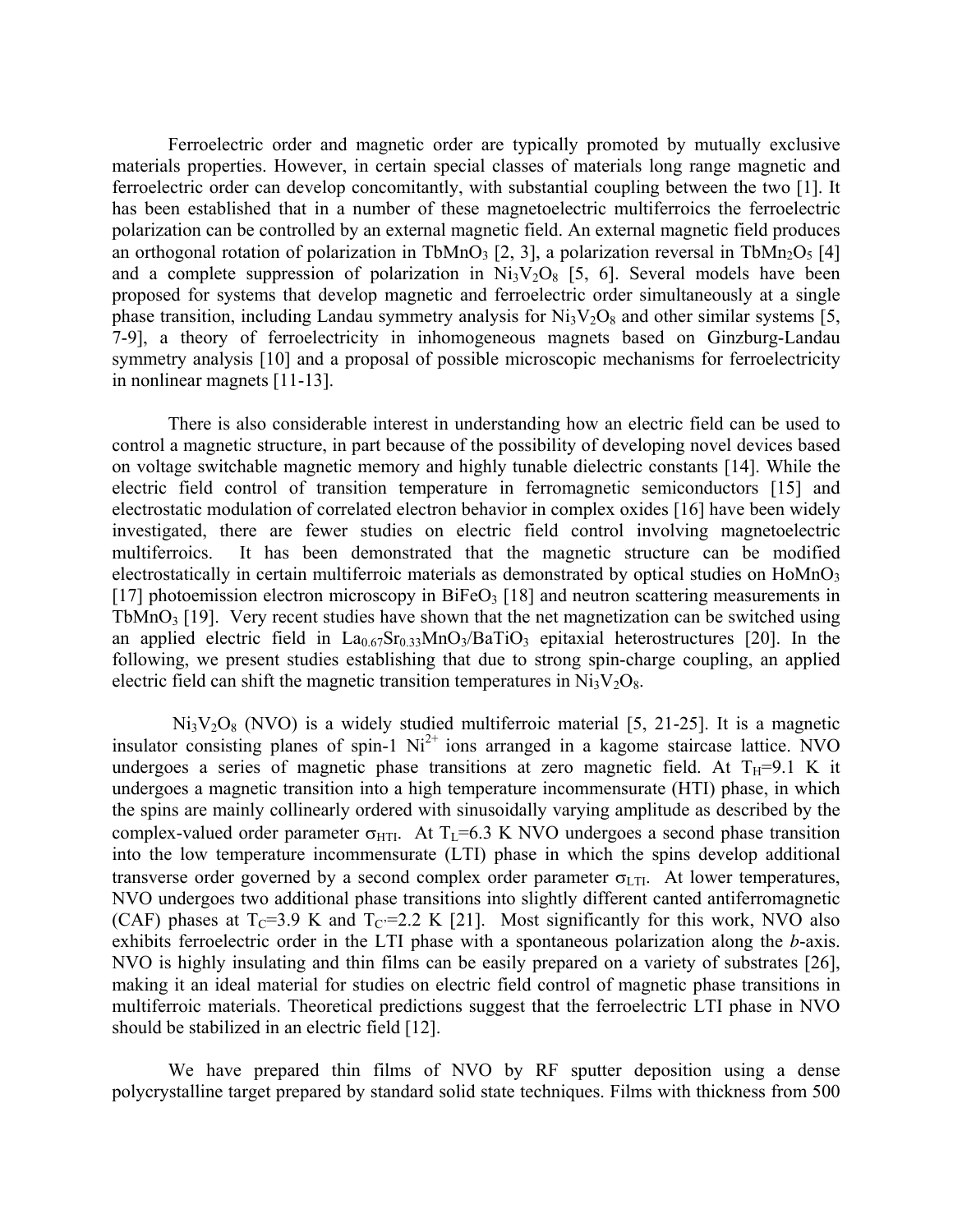nm to 600 nm were deposited on *a*-cut As doped conducting silicon at room temperature. These films were annealed at  $1000^{\circ}$ C for two hours in air to improve the crystallinity. More detailed discussion of thin film NVO preparation is presented elsewhere [26].

 We investigated crystal structure of the films using powder X-Ray Diffraction (XRD) on a Rigaku RU2000 diffractometer. XRD pattern were collected at room temperature with copper K<sub>α</sub> radiation in  $θ$ -2θ mode. The XRD pattern of the as-prepared films (not shown) showed only a diffused background, consistent with an amorphous sample. The diffraction peaks for the annealed samples, shown in the upper panel of Figure 1, can be completely indexed to the NVO structure (ref. PDF card no 70-1394), with no impurity phases observed. Although the films are polycrystalline, the presence of only the (020), (040) and (080) peaks suggests that they are highly *b*-axis oriented. All three peaks are slightly shifted towards higher 2θ values, consistent with tensile strain on the film. Raman spectra collected for the thin film (not shown) exactly match up with bulk  $Ni<sub>3</sub>V<sub>2</sub>O<sub>8</sub>$ . We imaged the films using Scanning Electron Microscopy (SEM), which shows that there are a number of large faceted grains of approximately  $2\mu$ m x 1 $\mu$ m on a uniform NVO background, as shown in the lower panel of Figure 1. Cross sectional SEM reveals that this background consists of a layer of closely packed rods. We estimate the thickness of the samples to be between 500 nm to 600 nm, using the cross sectional SEM micrograph shown in the lower panel of Figure 1.

 We characterized the magnetic properties of the thin films using a Quantum Design SQUID magnetometer. Figure 2 shows the temperature dependence of the magnetization measured in a field of H=500 Oe on both cooling and warming, as indicated by the arrows. The closed symbols show the magnetization with no bias voltage applied, while the open symbols plot the magnetization with a bias field of 30 MV/m applied perpendicular to the film thickness, for which we expect to be predominantly along the *b*-axis for the grains. The magnetic anomaly is consistent with the first order phase transition from the LTI to CAF phase observed in bulk  $Ni<sub>3</sub>V<sub>2</sub>O<sub>8</sub>$  samples [25]. This hysteresis is much broader than for bulk samples, with a width of approximately 0.5 K as compared to only 0.02 K for bulk samples. This may be consistent with the thin film samples being comprised of disordered grains. Using a film thickness 500 nm having an area  $0.3 \text{ cm}^2$ , the change in magnetic moment at the transition corresponds to approximately 0.001  $\mu_B/Ni$ , which is a factor of three smaller than the value reported for bulk NVO [26]. There is an additional very small magnetic anomaly at approximately T=6.5 K. We believe that this feature is not intrinsic to the  $Ni<sub>3</sub>V<sub>2</sub>O<sub>8</sub>$  sample, as a magnetic feature appears at this temperature in the magnetization of the bare silicon substrate. We plot an M(T) curve for the bare silicon substrate in the inset panel to Figure 2, which clearly shows a sharp drop in moment at a temperature consistent with the very small anomaly in the  $Ni<sub>3</sub>V<sub>2</sub>O<sub>8</sub>$  thin film samples.

 The most significant feature observed in the M(T) curves in Figure 2 is the bias voltage dependence of the magnetization. Applying an electric field perpendicular to the film thickness (approximately parallel to the *b*-axis) suppresses the LTI to CAF phase transition temperature. This suppression of the magnetic transition temperature reaches approximately 0.2 K in an electric field of 30 MV/m. We believe that this effect is intrinsic, rather than arising from incidental sample heating, for several reasons. Above the LTI transition temperature, there is no bias dependence of the magnetization. Furthermore, although the silicon substrate is expected to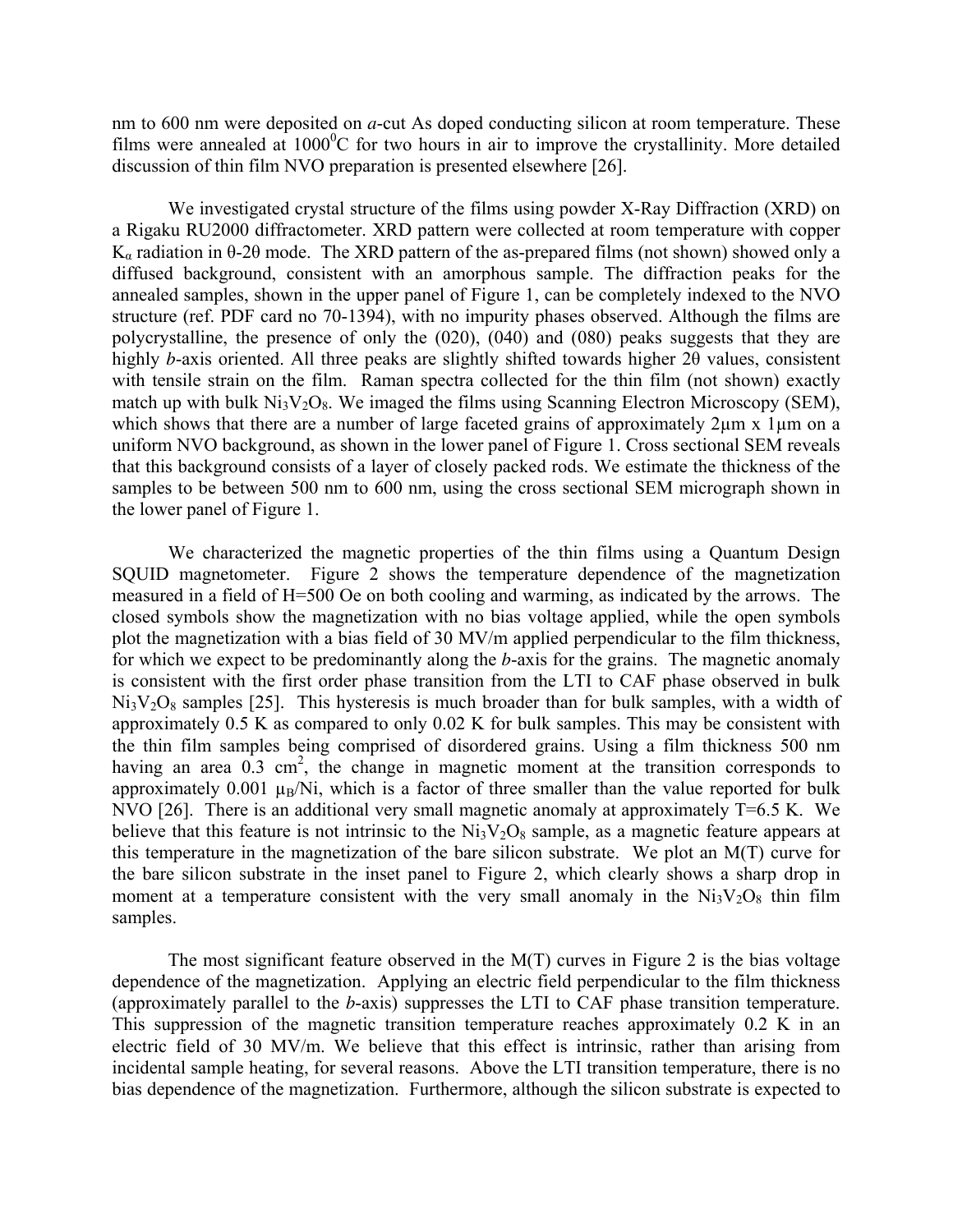be in excellent thermal contact with the NVO film, there is no shift in the temperature of the substrate magnetic anomaly. Finally, as we will show in the following, there is no evidence for bias voltage induced heating in dielectric measurements on the  $Ni<sub>3</sub>V<sub>2</sub>O<sub>8</sub>$  thin films. This voltage induced shift in the magnetization curves is strong evidence that LTI spin structure in NVO can be stabilized by an applied electric field. We note that since the CAF spin structure does not transform under a subgroup of the LTI magnetic symmetry, this transition remains a real thermodynamic phase transition under the application of an electric field. This is distinct from the HTI to LTI boundary, where applying an electric field breaks a symmetry in the HTI phase leading to a cross-over transition.

 To further probe the electric field control of the LTI magnetic phase, we conducted extensive dielectric measurements at the LTI to HTI phase boundary while applying external electric and magnetic fields. There is no significant magnetic anomaly associated with the HTI to LTI magnetic phase boundary, but the dielectric constant is sharply peaked at this transition [5]. Because the LTI phase is multiferroic, we can determine the *magnetic* transition temperature by tracking the *dielectric* anomaly. We plot the NVO dielectric constant as a function of temperature under different representative external magnetic and electric fields in Figure 3. For these measurements, both the magnetic field and electric field are applied in the perpendicular direction, along the *b*-axis for the majority of the NVO grains comprising the film. With no external fields applied, the dielectric constant shows a sharp peak at  $T_L=6.3$  K. This peak is significantly broader than what is measured in bulk samples. This may be attributed in part to the finite grain size in our sample, but we also expect significant broadening to occur due to symmetry breaking induced by the external electric field, similar to what is observed in magnetic susceptibilities at a ferromagnetic phase transition in a finite magnetic field. When an electric field E=25 MV/m is applied to the sample, this peak shifts up in temperature by approximately  $\Delta T_I = 0.2$  K, while becoming smaller and broader. In order to confirm that this single peak indicates the onset of both the LTI magnetic structure and ferroelectric order, we also measured the NVO dielectric constant under the simultaneous application of an electric field *E*=25 MV/m and magnetic field  $\mu_0$ H=7.5 T. The single peak indicating the development of the LTI magnetic structure shifts down in temperature, confirming that this single transition is sensitive to both magnetic and electric fields. We note that these shifts cannot be caused simply by sample heating, since this would result only in negative temperature shifts, as measured by the system thermometer.

 We summarize the results of our measurements on the electric field dependence of the LTI to CAF magnetic phase transition and the electric and magnetic field dependence of the HTI to LTI magnetic phase transition in Figures 4a and 4b respectively. The dashed lines are guides to the eye and are discussed in the following. Figure 4a plots the bias voltage versus approximate LTI to CAF phase transition temperature, as estimated by the E-field induced shift in the M(T) curves measured at H=500 Oe, as illustrated in Figure 2. Because this transition is highly hysteretic, it is difficult to accurately determine the transition temperatures from these curves, although there is considerably less error in determining the relative change in transition temperature. The solid circles in Figure 4b plots the bias voltage versus the HTI to LTI phase transition (*E*=0) or cross-over (finite *E*) temperature at zero magnetic field, determined by dielectric measurements similar to those plotted in Figure 3. In both cases, applying an electric field parallel to the *b*-axis in NVO stabilizes the ferroelectric LTI magnetic structure. We also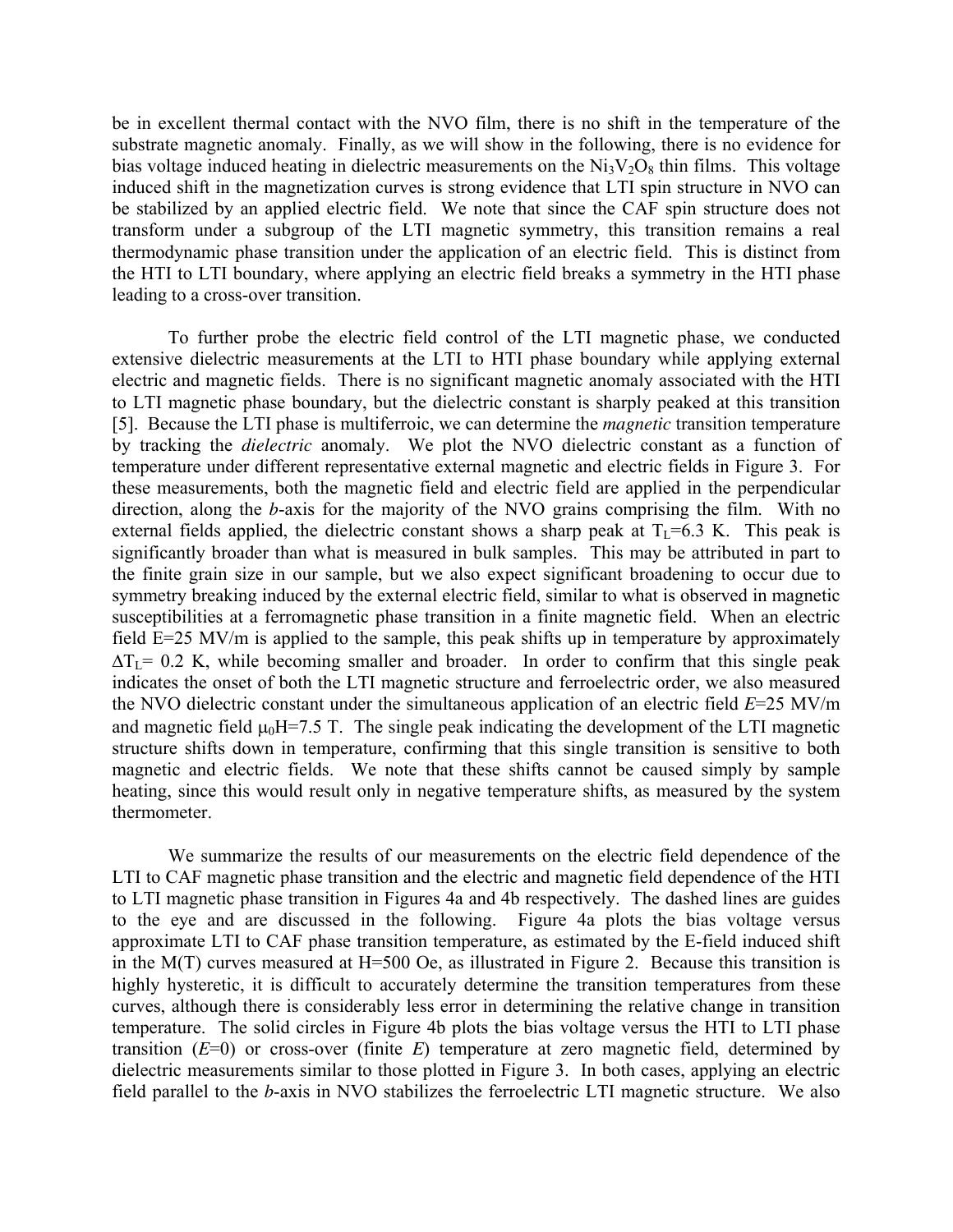confirm that an external magnetic field shifts the HTI to LTI transition temperature, as shown by the solid triangles in Figure 4b. Applying a magnetic field along the b direction suppresses the magnetic transition temperature, which is increased when a bias voltage is applied on top of the external magnetic field (open star in Figure 4b).

 These results can be understood qualitatively within the framework of a mean field trilinear coupling between the LTI and HTI magnetic order parameters and the spontaneous polarization. Estimates from this model for the electric field induced shift in the LTI to CAF phase transition temperature, based on magnetic and thermodynamic measurements on bulk NVO, predict that the transition temperature should decrease linearly with applied E-field, with a slope of  $1.5x10^{-7}$  Km/V. The dashed line in Figure 4a is intended as a guide to the eye to test this model; the slope of this line is approximately  $0.05 \times 10^{-7}$  Km/V. While this shift is significantly smaller than what is predicted from this simple model, the qualitative behavior is similar. Furthermore, the  $Ni<sub>3</sub>V<sub>2</sub>O<sub>8</sub>$  films in this investigation are rough, so it is likely that the electric field at each grain is not completely aligned along the *b*-axis, which could reduce the shift in temperature. Based on these results, we suggest that improving the quality of the thin film samples could potentially increase this electric field induced shift in the magnetic transition by an order of magnitude.

The phase boundary at the HTI to LTI transition plotted in Figure 4b suggests that the shift in transition temperature is not linear with the applied electric field. The dashed line plots a dependence  $E \sim (\Delta T)^2$ , which is closer to the measured phase boundary. In the framework of this mean field model, we suppose that the applied electric field along the *b*-axis produces an electric polarization ( $P_b$ ), which in turn couples to the LTI phase magnetic order parameter ( $\sigma_{\text{LTI}}$ ).

The free energy near the LTI-HTI phase boundary can be expressed as:

$$
F = \frac{1}{2} \chi_E^{-1} P^2 + a \Big( \Big\langle \sigma_{HT}^* \Big\rangle \sigma_{LTI} + \Big\langle \sigma_{HTI} \Big\rangle \sigma_{LTI}^* \Big) P_b + \frac{1}{2} \Big( T - T_L \Big) \sigma_{LTI} \Big|^2 - \vec{E} \bullet \vec{P} \tag{1}
$$

where  $\chi_E$  is the electric susceptibility, and *a* is a constant. Since the LTI-HTI phase boundary is far from the transition to the HTI phase, we replace the HTI magnetic order parameter,  $\sigma$ <sub>HTI</sub>, by its average value  $\leq_{\text{HTI}}$ . This expression is discussed in detail in Ref. [9]. The true LTI order parameter,  $\tilde{\sigma}$ , is found by diagonalizing the quadratic form in P<sub>b</sub> and  $\sigma$ <sub>LTI</sub>, and is therefore given by:

$$
\widetilde{\sigma} = b \sigma_{LTI} + b^* \sigma_{LTI}^* + cP_b \tag{2}
$$

From this expression, one sees that an applied electric field acts as a field conjugate to the real order parameter  $\tilde{\sigma}$ . Because the coefficient *a* in Eq. (1) is small, as evidenced by the very small spontaneous polarization in NVO, the contribution of P to the real order parameter is also small. Near the LTI-HTI phase boundary the order parameter can be written as:

$$
\langle \widetilde{\sigma} \rangle = t^{\beta} F \Big( E t^{-\beta - \gamma} \Big) \tag{3}
$$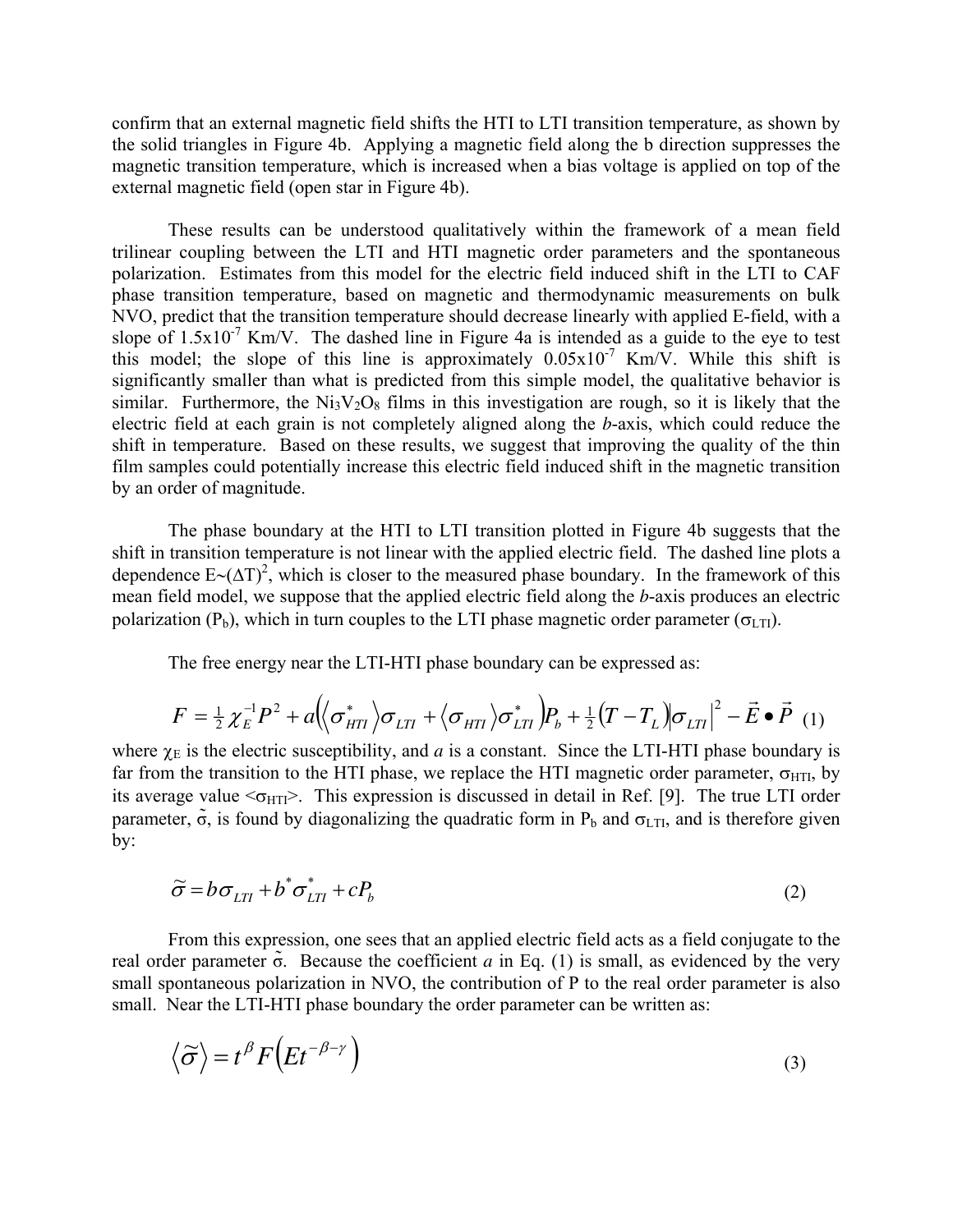where  $\beta$  and  $\gamma$  are the usual critical exponents for the magnetization and susceptibility respectively [27]. This implies that  $E $(\Delta T)^{\beta+\gamma}$ . Within mean field theory β=1/2 and γ=1, which$ would lead to  $E<sub>~</sub>(\Delta T)^{1.5}$ , but fluctuations lead to a significant increase in  $\gamma$  and usually a smaller decrease in β, so that typically one expects  $\gamma + \beta \sim 1.7$ . Using the scaling equation  $\beta + \gamma = 2 - \alpha - \beta$ , with  $\alpha$  the specific heat exponent (which need not be positive), leads to a similar conclusion. From these arguments, it is not surprising that the E-T phase diagram illustrated in Figure 4b suggests that  $\beta + \gamma$  is close to 2. Because the real order parameter,  $\tilde{\sigma}$ , couples to an applied electric field, we believe that the symmetry of the HTI phase is broken by the external electric field, so that the HTI to LTI transition in finite E-fields is a cross-over effect rather than a real thermodynamic phase transition. However, since the magnitude of the polarization coefficient in Eq. (2) is small, an external electric field provides only a very small field conjugate to the real order parameter, so the actual HTI to LTI phase transition is likely to be only slightly smeared under an applied bias voltage.

 In conclusion, we have demonstrated that the transition temperature for magnetic phases in  $Ni<sub>3</sub>V<sub>2</sub>O<sub>8</sub>$  thin films can be controlled using an external electric field. Because of the coupling between the magnetic and ferroelectric order parameters, the LTI phase is stabilized by the application of an electric field, as confirmed by magnetic and dielectric measurements. This effect is complementary to the magnetic field control of the ferroelectric polarization observed in many other multiferroic systems. While the E-field induced shifts in the magnetic transition temperatures were rather small, we expect that higher quality samples having better orientation may show stronger coupling. The ability to switch the magnetization using a bias voltage is an important characteristic for many of the proposed potential applications for multiferroic materials.

This work was supported by the NSF under DMR-0644823, and by the Wayne State University Institute for Manufacturing Research.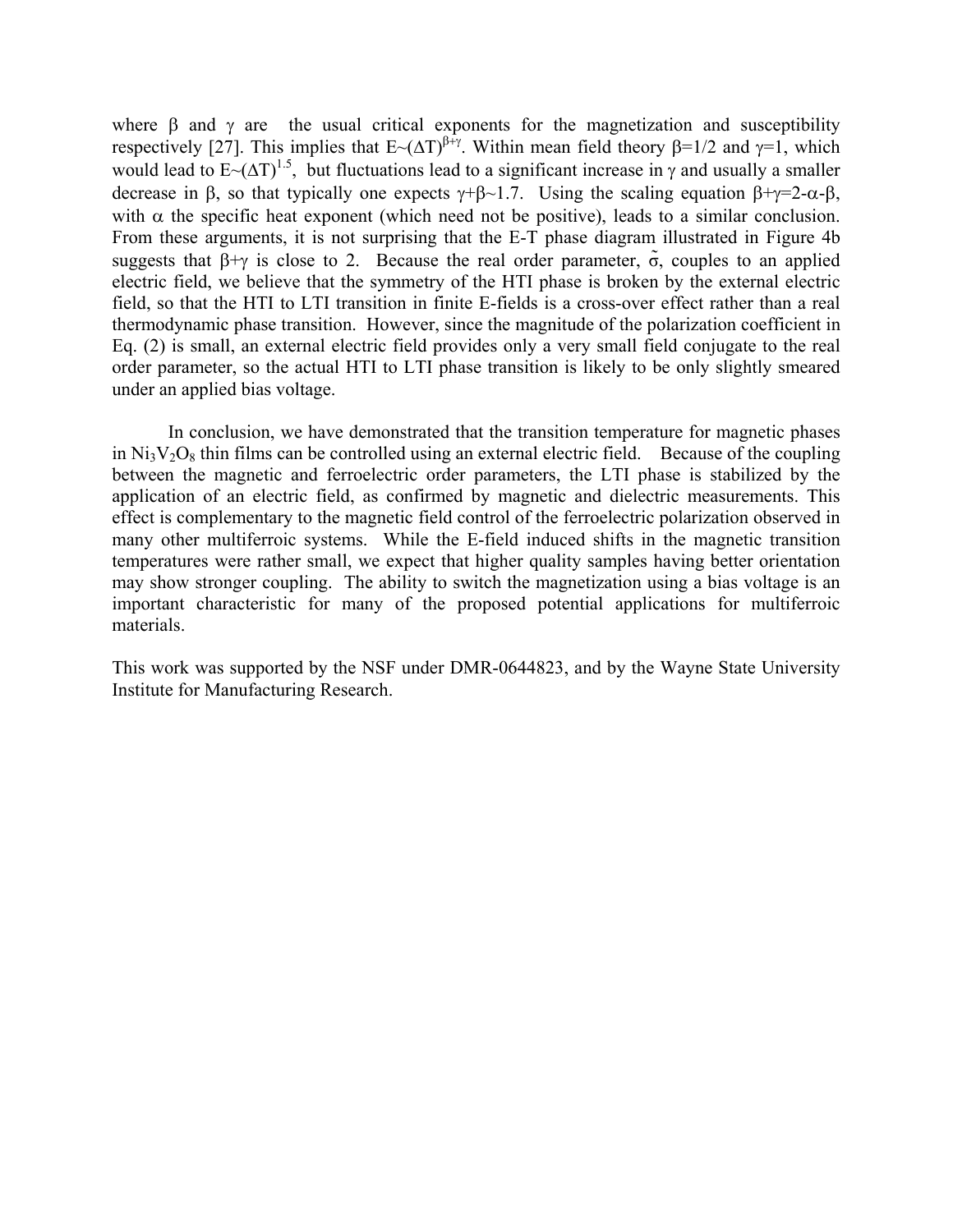### **References**

- 1. N.A. Hill, *J. Phys. Chem. B* **104**, 6694 (2000).
- 2. T. Kimura, T. Goto, H. Shintani, K. Ishizaka, T. Arima and Y. Tokura, *Nature* **426**, 55 (2003)
- 3. T. Kimura, G. Lawes, T. Goto. Y. Tokura, and A.P. Ramirez, *Phys Rev B* **71**, 224425 (2005)
- 4. N. Hur, S. Park, P. A. Sharma, J. S. Ahn, S. Guha and S-W. Cheong, *Nature* **429**, 392(2004)
- 5. G. Lawes, A. B. Harris, T. Kimura, N. Rogado, R. J. Cava, A. Aharony, O. Entin-Wohlman, T. Yildirim, M. Kenzelmann, C. Broholm, and A. P. Ramirez, *Phys. Rev. Lett.* **95**, 087205 (2005)
- 6. R.P. Chaudhury et al, *Phys. Rev.* **B** 75, 012407 (2007).
- 7. A. B. Harris, *J. Appl. Phys.* **99**, 08E303 (2006)
- 8. M. Kenzelmann, A. B. Harris, S. Jonas, C. Broholm, J. Schefer, S. B. Kim, C. L. Zhang, S.-W. Cheong, O. P. Vajk, and J.W. Lynn, *Phys. Rev. Let*t. **95**, 087206 (2005)
- 9. A.B. Harris, Phys. Rev. B **76**, 054447 (2007).
- 10. M. Mostovoy, *Phys. Rev. Lett.* **96**, 067601 (2006)
- 11. I.A. Sergienko and E. Dagotto, *Phys. Rev. B* **73**, 094434 (2006).
- 12. A. B. Harris, T. Yildirim, A. Aharony, and O. Entin-Wohlman, *Phys. Rev. B* **73**, 184433 (2006).
- 13. H. Katsura, N. Nagaosa, and A.V. Balatsky, *Phys. Rev. Lett.* **95**, 057205 (2005)
- 14. A.B. Haris and G. Lawes, The Handbook of Magnetism and Advanced Magnetic Materials (Wiley, London, 2007)
- 15. H. Ohno, D. Chiba, F. Matsukura, T. Omiya, E. Abe, T. Dietl, Y. Ohno, and K. Ohtani, *Nature* **408**, 944 (2000)
- 16. C. H. Ahn, J.-M. Triscone, and J. Mannhart, *Nature* **424**, 1015 (2003)
- 17. T. Lottermoser, T. Lonkai, U. Amann, D. Hohlwein, J. Ihringer and M. Fiebig**,** *Nature* **430**, 541 (2004).
- 18. T. Zhao, A. Scholl, F. Zavaliche, K. Lee, M. Barry, A. Doran, M. P. Cruz, Y. H. Chu, C. Ederer, N. A. Spaldin, R. R. Das, D. M. Kim, S. H. Baek, C. B. Eom and R. Ramesh, *Nature*
- *Materials* **5**, 823 (2006).
- 19. Y. Yamasaki, H. Sagayama, T. Goto, M. Matsuura, K. Hirota, T. Arima, and Y. Tokura, *Phys. Rev. Lett.* **98**, 147204 (2007)
- 20. W. Eerenstein, M. Wiora, J. L. Prieto, J. F. Scott, and N. D. Mathur, *Nature Materials* **6**, 348 (2007).
- 21. E. E. Sauerbrei, R. Faggiani and C. Calvo, *Acta Cryst.B,* **29**, 2304 (1973)
- 22. Z. He, Y. Ueda and M. Itoh, *Journal of Crystal Growth* **297**, (2006)
- 23. M. Kenzelmann et al., *Phys. Rev. B* **74**, 014429 (2006).
- 24. N. Rogado, G. Lawes, D. A. Huse, A. P. Ramirez and R. J. Cava, *Solid State Commun.* **124**, 229 (2002)
- 25. G. Lawes, M. Kenzelmann, N. Rogado, K. H. Kim, G. A. Jorge, R. J. Cava, A. Aharony, O. Entin-Wohlman, A. B. Harris, T. Yildirim, Q. Z. Huang, S. Park, C. Broholm, and A. P. Ramirez, *Phys. Rev. Lett.* **93**, 247201 (2004)
- 26. C. Sudakar, P. Kharel, R. Naik, and G. Lawes, *Phil. Mag. Lett.* **87**, 223(2007)
- 27. H.E. Stanley, "Introduction to Phase Transitions and Critical Phenomena", Oxford University Press, (1986).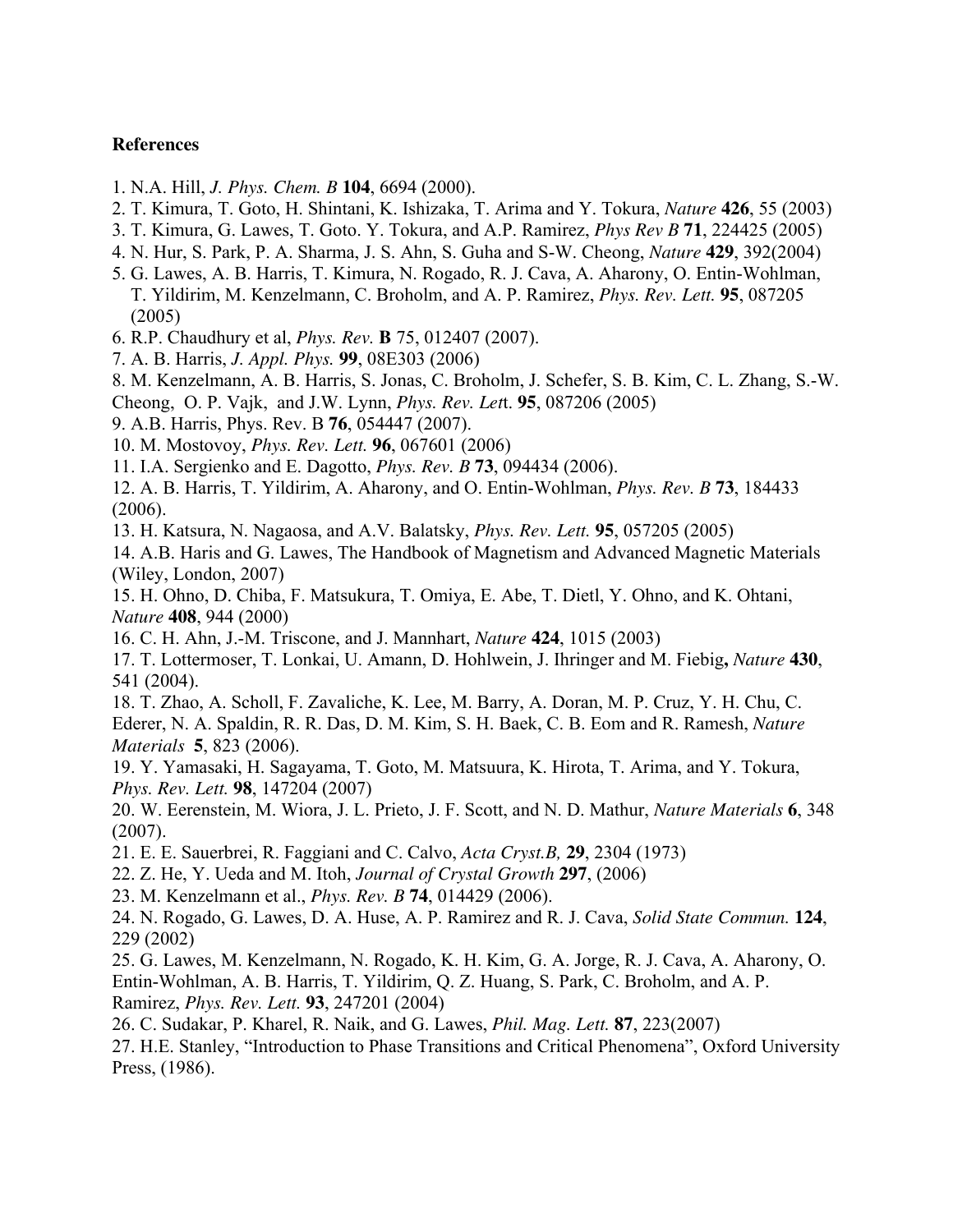

**Figure 1**. (a) XRD pattern for  $Ni<sub>3</sub>V<sub>2</sub>O<sub>8</sub>$  thin film. (b) SEM image (scale bar is 500 nm), c) Cross-section SEM image (scale bar is  $2 \mu m$ ), d) SEM image (scale bar is  $10 \mu m$ ).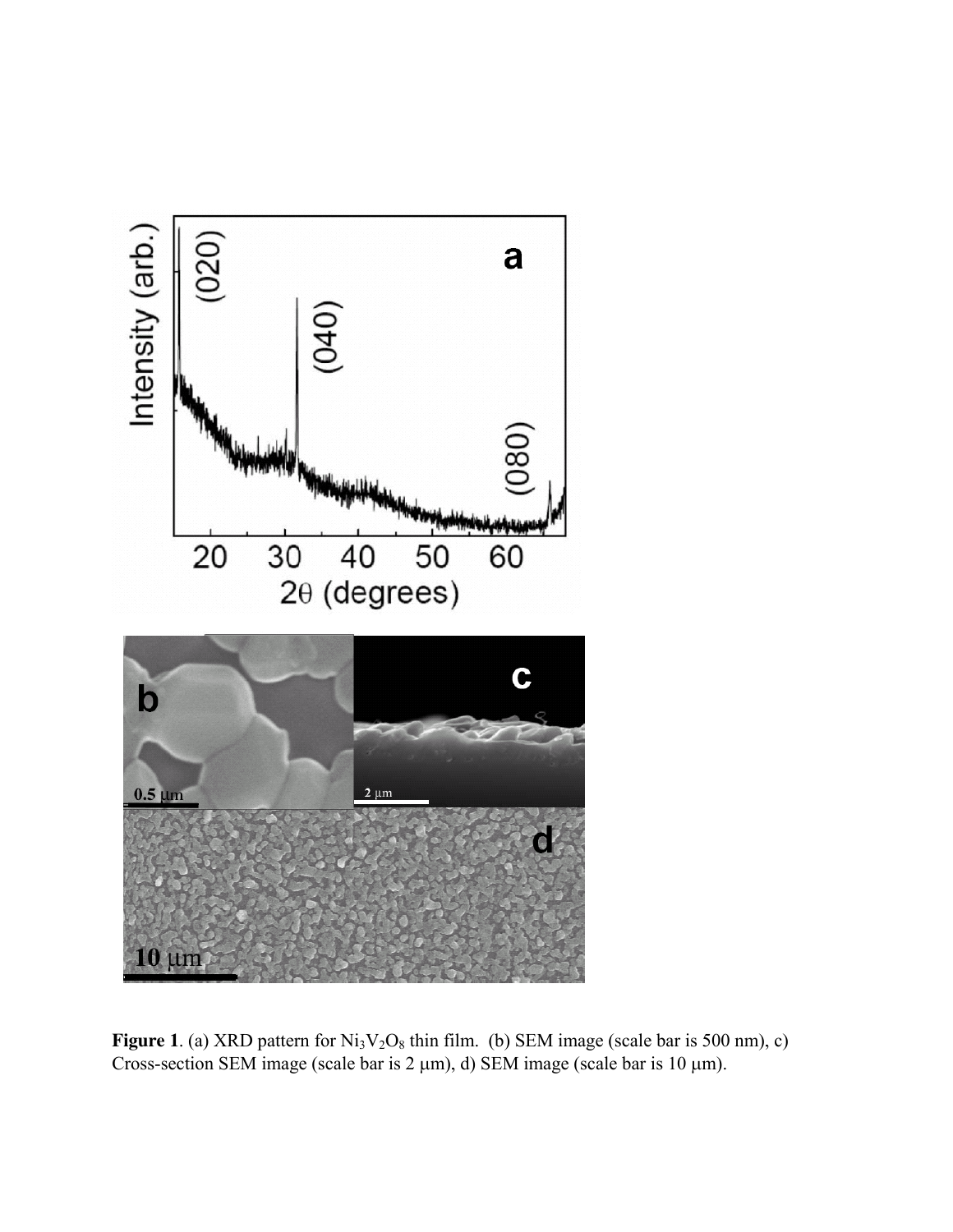

**Figure 2**. M(T) curves for  $Ni<sub>3</sub>V<sub>2</sub>O<sub>8</sub>$  at E=0 (closed symbols) and E=30 MV/m (open symbols) with H=500 Oe. The arrows indicated heating and cooling. INSET: M(T) for the silicon substrate measured at H=500 Oe.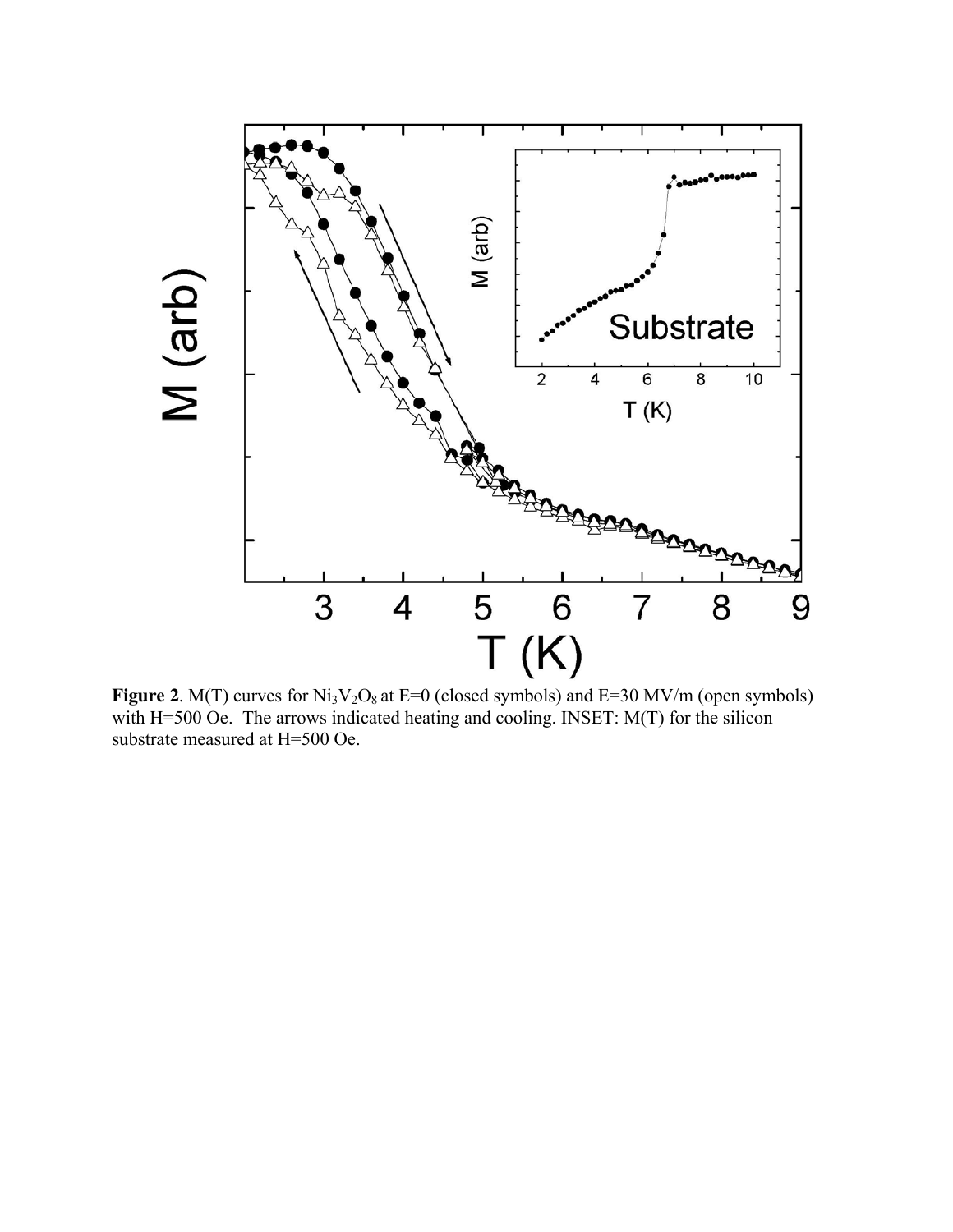

**Figure 3**. Dielectric constant of  $Ni<sub>3</sub>V<sub>2</sub>O<sub>8</sub>$  thin film measured at different electric and magnetic fields. (a)  $\mu_0$ H=7.5 T, E=25 MV/m, (b) H=0, E=25 MV/m, and (c) H=E=0.